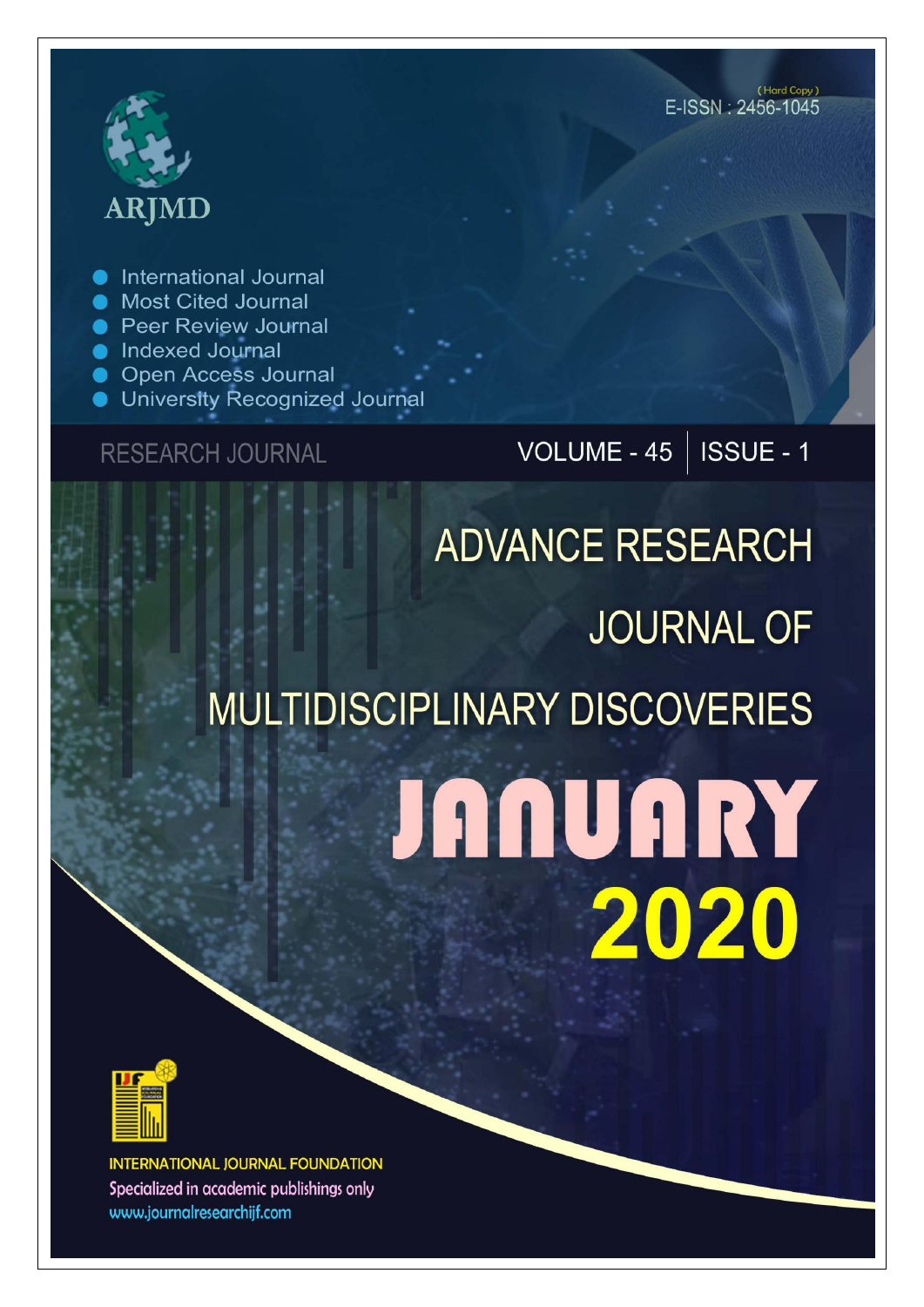

### **Survey of** *Schistosoma haematobium* **among Basic School Children in Urban and Rural Communities in Khartoum North, Khartoum State, Sudan.**

#### **ORIGINAL RESEARCH ARTICLE NAME OF THE AUTHOR**

**ISSN :** 2456-1045 (Online) **ICV Impact Value:** 72.30 **GIF- Impact Factor:** 5.188 **IPI Impact Factor:** 3.54 **Publishing Copyright** @ International Journal Foundation **Article Code:** MBG-V45-I1-C3-JAN-2020 **Category :** MICROBIOLOGY **Volume :** 45.0 (JANUARY-2020 ) **Issue:** 1 ( One ) **Chapter** : 3 ( Three) **Page :** 10-16 **Journal URL:** www.journalresearchijf.com **Paper Received:** 08.01.2020 **Paper Accepted:** 21.01.2020 **Date of Publication:** 10-02-2020

**\*Nadia A Elsammani 1 , Abdelghaffar Ali Adam<sup>2</sup> , Adam Abdalla Mater 3 ,**

*<sup>1</sup>PhD Student, Alzaiem Alazhari University, Sudan. <sup>2</sup>Professor of Community Medicine, Shendi University,Sudan. <sup>3</sup>Associate Professor, Alzaiem Alazhari University, Sudan.*

#### **ABSTRACT**

A cross-sectional study was conducted to determine the prevalence of *S. haematobium* among school children in selected basic schools in a rural and an urban area in Khartoum North, Khartoum State, Sudan. A structured questionnaire was administered to 600 children to collect information used to determine the factors associated with Schistosomiasis. Urine specimens (600 samples) were examined using the standard sedimentation technique to determine the prevalence of *S.haematobium.* Overall, prevalence of *S.haematobium* in both communities was of 15.7% a rural area had a higher prevalence 16.0% compared to an urban community 15.3%.The prevalence rates were significant in both communities, with gender in both communities, males *was* recorded higher infection rate than females, 90(23.5%) and 4(1.8%), respectively, while age group 13-15 year age group recorded the highest prevalence18(22.2%) and 21(17.1%) in the urban area and the rural area, respectively. When compared to other age groups, these differences were significantly different ( $p \le 0.05$ ) in both communities. It was concluded that Schistosomiasis remains a serious public health concern in Sudan. Therefore, application appropriate integrated control program will significantly reduce the disease transmission.

**KEYWORDS :** *Schistosoma haematobium,* Prevalence*,* Rural, Urban.

#### CITATION OF THE ARTICLE



**Elsammani NA, Adam AA, Mater AA. (2020)**Survey of *Schistosoma haematobium* among Basic School Children in Urban and Rural Communities in Khartoum North, Khartoum State, Sudan.; *Advance Research Journal of Multidisciplinary Discoveries;* 45(3) pp. 10-16

*\* Corresponding author*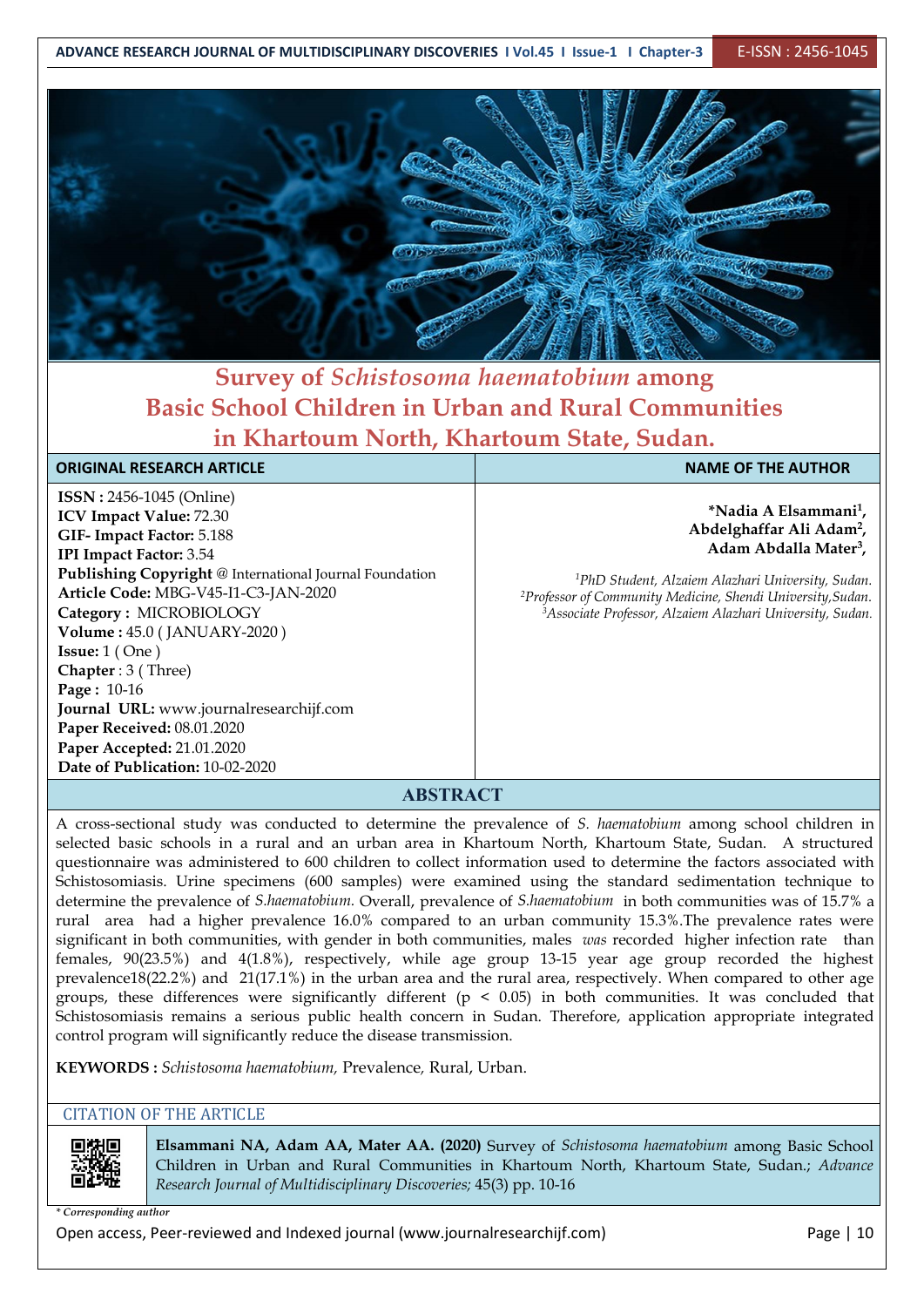#### **I. INTRODUCTION**

Schistosomiasis is one of the seventeen neglected tropical diseases (NTDs)  $^{[1]}$  .The disease was formerly known as bilharziasis or snail fever  $\left[2\right]$ , caused by blood determine the property flukes of the genus *Schistosoma* (*s*) <sup>[3]</sup>. Schistosomiasis factor in s was estimated to be the third leading cause of Disability Adjusted Life Years among NTDs worldwide  $[4]$  and runs up only to malaria as an  $\sim$  2.2.8.1 important parasitic disease <sup>[5]</sup> in Sub-Saharan Africa **1986.** 2.2. Study art accounting for 200 million deaths annually  $[6]$ , $[7]$ , $[8]$ . This  $\qquad$  This s parasitic infection affects either gastrointestinal or urinary tracts depending on the causative agent <sup>[6]</sup>. Ar Five species infect humans, namely: *S. haematobium, S. mansoni, S. japonicum, S. mekongi,* and *S. intercalatum* [9]. There are responsible for two forms of human schistosomiasis; intestinal, caused by *S. mansoni*, *S. japonicum* and *S. intercalatum*, and urogenital, caused by *S. haematobium* <sup>[10]</sup>. Two species common in Africa<br>of main concern to humans are; *S. haematobium*<br>transmitted by *Bulinus* snails and *S. mansoni* of main concern to humans are; *S. haematobium* transmitted by *Bulinus* snails and *S. mansoni* transmitted by *Biomphalaria* snails [11],[12]. *S. haematobium* is endemic in 53 countries in the Middle<br>
East and most of the African continent  $^{[13]}$ . An<br>
actimated two bundand million people are to be East and most of the African continent [13]. An estimated two hundred million people are to be infected worldwide with *S. haematobium*, 70% of which live in the sub-Saharan African  $[14]$ . The occurrence of  $\overline{\phantom{a}}$  were six the disease mostly affects poor and rural communities, is particularly linked to agricultural and fishing  $\frac{1}{10}$ populations. Across Sub-Saharan Africa, women, children and those working in contact with natural water bodies, are also at greater risk  $^{[15]$ ,  $[16]}$ .

In Sudan, both *S. haematobium* and *S. mansoni* are emic; *Schistosoma haematobium* has been **Solution**<br>dominant in the west and the north of Sudan. endemic; *Schistosoma haematobium* has been predominant in thewest and the north of Sudan. Urinary schistosomiasis has been widespread and constitutes a critical health problem, particularly in children  $\left[\begin{matrix}17\end{matrix}\right]$ . Meanwhile, the infection rate of *S*. *haematobium* among school children as high as 73.5%,was reported in Al-Lamab Bahar Abiad Area, Khartoum State <sup>[18]</sup>, also the infection of *S*. and 2pm *haematobium* was reported the different part of the country; White Nile State <sup>[19],[20]</sup>, Gezira area Central Sudan, Southern Kordofan State, South Darfur and River Nile State <sup>[21],[22],[23],[24]</sup>. To achieve appropriate and cost effective control measures of urinary schistosomiasis in Sudan, it is important to provide useful epidemiological data and disease distribution among the high risk population in the different parts of the community  $^{[25]}$ . This study comparatively  $\sqrt{\frac{25}{5}}$ examined the prevalence of *S. haematobium* and risk factors among basic school children in two contrasting communities in Khartoum North, Sudan.

#### **II. MATERIALS AND METHODS**

#### **2.1. Study design**

A cross-sectional study was conducted to determine the prevalence of *S. haematobium* and risk factor in selected basic schools in a rural and an urban community in Khartoum North, Khartoum State, Sudan.

#### **2.2. Study area**

This study was conducted in government basic school, Bahri Shmaal (urban area) and Bahri Rural Area, both of Khartoum North, Khartoum State, Sudan from June to August 2018 (Figures 2.1). Khartoum North (Khartoum Bahri) is a city in Khartoum State, lying to the north of Khartoum state, the capital of the Republic of Sudan. Khartoum North is located on the east bank of the River Nile and the north bank of the Blue Nile, and near the confluence of the Blue Nile with the White, bridges connect it with both Khartoum to its south and Omdurman to its west. And it covers an area between latitudes 15° 38' 33" N and longitudes 32° 33' 13".

### $\begin{array}{ll}\n\frac{1}{3} & \text{An} \\
\hline\n2.3. & \text{Study Population}\n\end{array}$

The study population comprised children who were six to fifteen years old. Twenty basic schools were selected for the study; ten schools selected for rural area, and the other ten schools were selected for the urban area. The sample size was 600 school children, collected randomly from pupils in classes 1-8.

#### **2.4.Data collection**

#### **2.4.1.Socio-demography and related factors**

Structured questionnaire was used to collect socio-demographic data included age, sex, and associated risk factor data for *S.haematobium*.

#### **2.4.2.Urine sample collection**

Each pupil was given clean labeled plastic containers, urine collection was done between 10 am and 2pm .The urine collected was immediately taken to the laboratory for analysis.



**Figure (2:1) Map of the Study areas.**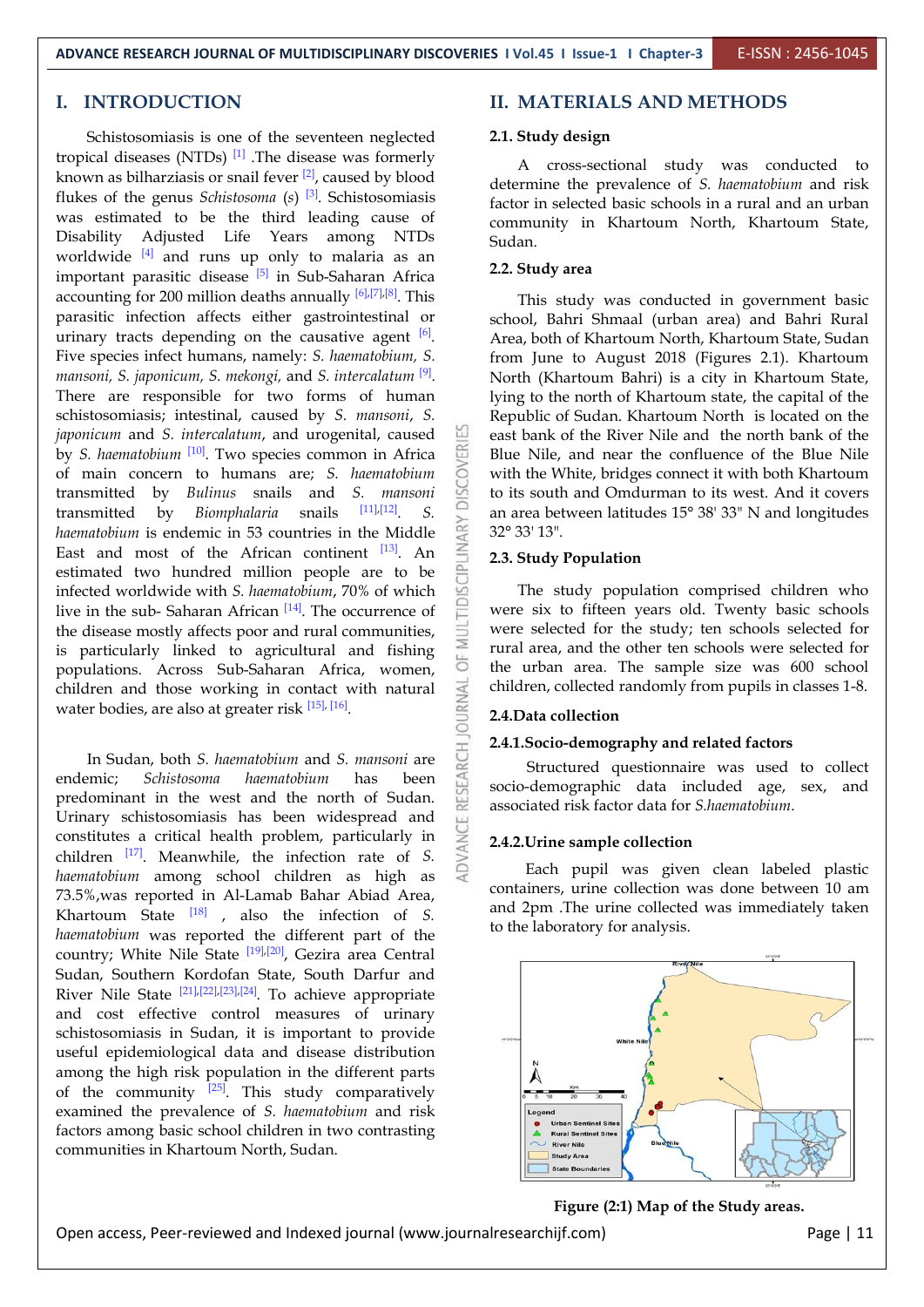#### **2.5. Laboratory Analyses**

Urine sample was analyzed for *Schistosoma haematobium* eggs using the standard sedimentation technique  $[26]$ . Each sample was centrifuged at  $\frac{126}{\sqrt{25}}$ 1500rpm for 5 minutes and the prepared slides were examined microscopically using x10 and x40 objective lens.

#### **2.6. Data analysis**

The data were entered and analyzed using SPSS version 22. Data summary was made using descriptive statistics. Statistical significance was considered at 95% CI and P-value less than 0.05.

#### **III. RESULTS**

## **3.1 Community (urban and rural area) related**<br>prevalence of *S.haematobium* **prevalence of** *S.haematobium*

Of the 600 children screened for *S.haematobium*<br>tion, 94(15.7%) were positive for *S. haematobium*<br>(Table 1). The prevalence rates of *S.haematobium*<br>e rural area 48(16.0%) were higher than in the<br>area 46(15.3%). There w infection, 94(15.7%) were positive for *S. haematobium* eggs (Table 1). The prevalence rates of *S.haematobium* in the rural area 48(16.0%) were higher than in the urban area 46(15.3%). There was no significant difference in the infection between the urban and the rural communities (p-value >0.05) (Tables 1).

**3.2 Prevalence of** *S. haematobium* **infection by gender**<br>A total of 600 school children were examined,<br>comprising 63.8% males and 36.2% females. The A total of 600 school children were examined, comprising 63.8% males and 36.2% females. The distribution of infection, according to gender revealed<br>that male, 90(23.5%) pupils were more infected than<br>females, 4(1.8%) (Table 1). In both the urban area and<br>the rural area male participants were more infected that male, 90(23.5%) pupils were more infected than females, 4(1.8%) (Table 1). In both the urban area and the rural area male participants were more infected than the females. There was a significant difference in prevalence of infection between the gender ( $\chi$ 2=49.166,  $\geq$ P = 0.000). prevalence of infection between the gender  $(\chi$ 2=49.166,  $p = 0.000$ ).

#### **3.3 Age related prevalence of** *S.haematobium*

In relation to age, the 13-15 year age group recorded the highest prevalence 18(22.2%) and 21(17.1%) in the urban area and rural area, respectively, while the lowest was in the 6 -9 year age group in both communities (Table 2). There was a significant difference in the rate of infection in relation to the age of the pupils ( $p < 0.05$ ).

#### **3.4 Sources of water related prevalence of** *S.haematobium*

Based on the responses to the questionnaire, the available sources of water supply included pipe, well and canal, pupils who use the canal as their source of water recorded the highest prevalence (27.3%), followed by those who use the well as their source of water, in the urban area there was no significant difference in the rate of infection in relation to the water source of the pupils While statistically significant indicates that the source of water is associated with the prevalence of *S. haematobium* was reported in the rural area p<.05 (Table 3).

#### **3.5 Prevalence of** *S.haematobium* **in relation to Water contact habit**

Table 4 highlights the prevalence of the disease in relation to water contact activities of pupils in the study area. It was observed that children water contact by taking animals for drinking in the canal or rivers had the highest prevalence 2(25.0%), followed by the children who were involved in the bathing and swimming with prevalence 68(23.1%). However, chi square analysis showed variables were significant difference in the prevalence rate of infection with water contact activities of the children  $(X^2 = 26.834, p =$ 0. 000).

#### **3.6 Prevalence of** *S.haematobium* **in relation to education and occupation of the parents**

Based on parents' occupation and level of education, the highest prevalence was recorded in students whose parents are farmer's 42(19.0%) , followed by those whose parents were self-employed 43(15.6%), Chi square analysis showed no significant difference between the prevalence rate of infection and the occupation of the parents ( $X^2 = 5.735$ ,  $p = 0.057$ ) (Table 5). However, pupils whose parents had basic or inter medial education had the highest prevalence 58(21.5%), the least prevalence was recorded in pupils whose parents are university educate. In the urban area there was a significant difference in the rate of infection in relation to parents' education, but in the rural area there was no significant difference (Table 5).

| Table 1. Prevalence of <i>S. haematobium</i> in relation to |  |
|-------------------------------------------------------------|--|
| gender in the study areas                                   |  |

| Gender          | <b>Bahary</b><br>Shmaal(Urban)  |                           | <b>Bahary Rural</b><br>Area(Rural) |                           | Total                                                               |                                   |  |
|-----------------|---------------------------------|---------------------------|------------------------------------|---------------------------|---------------------------------------------------------------------|-----------------------------------|--|
|                 | No.<br>exami<br>ned             | No.<br>Infected<br>$($ %) | No.<br>exam<br>ined                | No.<br>Infected<br>$($ %) | No.<br>exami<br>ned                                                 | No.<br>Infected<br>$\binom{0}{0}$ |  |
| Male            | 150                             | 43<br>(26.7%)             | 233                                | 47<br>(20.27%)            | 383                                                                 | 90<br>$(23.5\%)$                  |  |
| Female          | 150                             | 3<br>$(2.0\%)$            | 67                                 | 1<br>$(1.5\%)$            |                                                                     | 4<br>$(1.8\%)$                    |  |
| Total           | 300                             | 46<br>$(15.3\%)$          | 300                                | 48<br>$(16.0\%)$          | 600                                                                 | 94<br>$(15.7\%)$                  |  |
| signific<br>ant | $X^2 = 41.082$ ,<br>$p = 0.000$ |                           | $X^2 = 13.509$ ,<br>$p = 0.000$    |                           | $1. x2 = 0.52$<br>$p = 0.822$<br>2. $\chi$ 2=49.166,<br>$p = 0.000$ |                                   |  |

*1. Significant (infection between the urban and rural).*

*2. Significant (infection between genders).*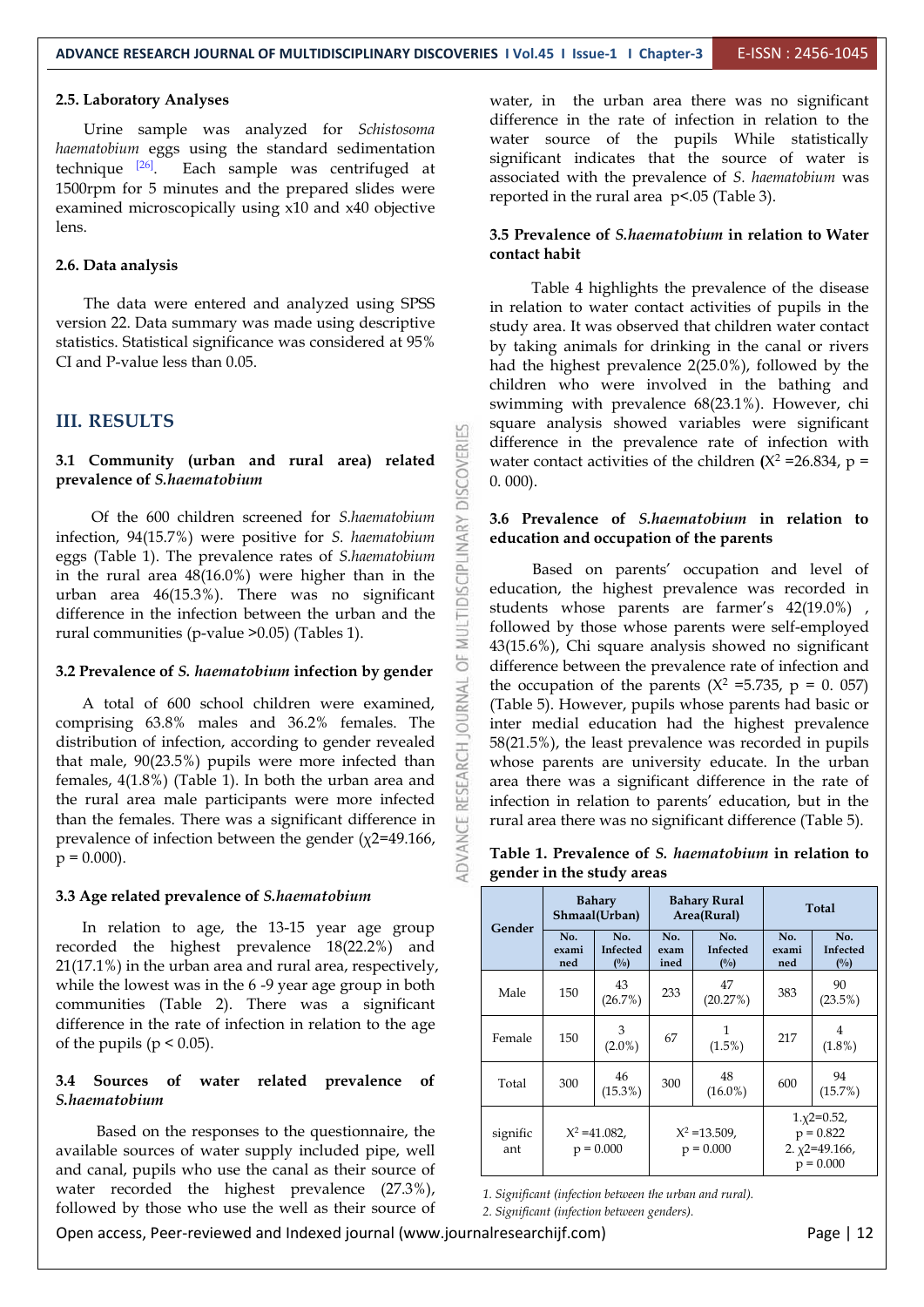**Table 2. Prevalence of** *S. haematobium* **in relation to age group in the study areas**

| Age group            | No.<br>examined | No. Infected<br>(%)      | Chi-Square<br>$(X^2)$ | p value |
|----------------------|-----------------|--------------------------|-----------------------|---------|
| Bahary Shmaal(Urban) |                 |                          |                       |         |
| $6 - 9$ years        | 104             | $7(6.7\%)$               |                       |         |
| 10-12 vears          | 115             | 21(18.3%)                | 9.649                 | 0.008   |
| $13-15$ years        | 81              | $18(22.2\%)$             |                       |         |
| Total                | 300             | $46(15.3\%)$             |                       |         |
|                      |                 | Bahary Rural Area(Rural) |                       |         |
| $6 - 9$ years        | 97              | $7(7.2\%)$               |                       |         |
| 10-12 years          | 123             | $21(17.1\%)$             | 10.495                |         |
| $13-15$ years        | 80              | $20(25.0\%)$             |                       | 0.005   |
| Total                | 300             | $48(16.0\%)$             |                       |         |
| <b>Grand Total</b>   | 600             | 94(15.7%)                | 19.900                | 0.000   |

**Table 3. Prevalence of** *Schistosoma haematobium* **in relation** to source of drinking water in the study **areas**

|                 |                     | <b>Bahary</b><br>Shmaal(Urban)   | Area(Rural)         | <b>Bahary Rural</b>              |                     | <b>Total</b>                   | DIS                  | Total             |
|-----------------|---------------------|----------------------------------|---------------------|----------------------------------|---------------------|--------------------------------|----------------------|-------------------|
| Gender          | No.<br>examin<br>ed | No.<br><b>Infected</b><br>$($ %) | No.<br>examine<br>d | No.<br><b>Infecte</b><br>$d($ %) | No.<br>exam<br>ined | No.<br>Infected<br>(%)         | <b>IDISCIPLINARY</b> | significant       |
| Pipe            | 286                 | 45<br>(15.7%)                    | 286                 | 43<br>$(15.0\%)$                 | 572                 | 88<br>$(15.3\%)$               |                      | Farmer            |
| Well            | 7                   | $(14.3\%)$                       | 10                  | 2<br>$(20.0\%)$                  | 17                  | 3<br>(17.6%)                   |                      |                   |
| Canal           | 7                   | 0<br>$(0.0\%)$                   | 4                   | 3<br>$(75.0\%)$                  | 11                  | 3<br>(27.3%)                   | MULT<br>ä            | Employee          |
| Total           | 300                 | 46<br>$(15.3\%)$                 | 300                 | 48<br>$(16.0\%)$                 | 600                 | 94<br>(15.7%)                  |                      | Self-<br>employed |
| signific<br>ant |                     | $X^2 = 1.309$ ,<br>$p = 0.520$   | $X^2 = 10.677$ ,    | $p = 0.005$                      |                     | $X^2 = 1.206$ .<br>$p = 0.547$ | <b>JOURNAL</b>       | Total             |

**Table 4. Prevalence of** *Schistosoma haematobium* **in relation to water contact habit**

| Water                          |                                 | <b>Bahary</b><br>Shmaal(Urban) |                                 | <b>Bahary Rural</b><br>Area(Rural) | <b>Total</b>                    |                                  |  |
|--------------------------------|---------------------------------|--------------------------------|---------------------------------|------------------------------------|---------------------------------|----------------------------------|--|
| contact<br>habit               | No.<br>exami<br>ned             | No.<br>Infected<br>(%)         | No.<br>exami<br>ned             | No.<br>Infected<br>(%)             | No.<br>exam<br>ined             | No.<br>Infected<br>$(^{0}/_{0})$ |  |
| Bathing<br>and<br>swimmin<br>g | 148                             | 32<br>$(22.1\%)$               | 147                             | 36<br>$(24.3\%)$                   | 295                             | 68<br>$(23.1\%)$                 |  |
| <b>Bringing</b><br>water       | 15                              | $\mathbf{1}$<br>(6.7%)         | 20                              | $\overline{4}$<br>$(20.0\%)$       | 35                              | 5<br>$(14.3\%)$                  |  |
| Animals<br>drinking            | $\overline{2}$                  | $\overline{2}$<br>$(100\%)$    | 6                               | $\Omega$<br>$(0.0\%)$              | 8                               | $\overline{2}$<br>$(25.0\%)$     |  |
| Other                          | $\theta$                        | $\theta$<br>$(0.0\%)$          | $\mathbf{1}$                    | $\theta$<br>$(0.0\%)$              | $\mathbf{1}$                    | $\Omega$<br>$(0.0\%)$            |  |
| No<br>contact                  | 135                             | 11<br>(8.2%)                   | 126                             | 8<br>$(6.3\%)$                     | 261                             | 19<br>$(7.3\%)$                  |  |
| Total                          | 300                             | 46<br>$(15.3\%)$               | 300                             | 48<br>$(16.0\%)$                   | 600                             | 94<br>(15.7%)                    |  |
| significa<br>nt                | $X^2 = 21.788$ ,<br>$p = 0.000$ |                                | $X^2 = 18.186$ ,<br>$p = 0.001$ |                                    | $X^2 = 26.834$ ,<br>$p = 0.000$ |                                  |  |

**Table 5: Prevalence of urinary schistosomiasis in relation to the level of education and occupation of the parents of the children in the study areas**

| p value                          |                                              |                                                    | <b>Bahary</b><br>Shmaal(Urban)          |                                  |                                      | <b>Bahary Rural</b><br>Area(Rural) |                                  | <b>Total</b>                             |  |  |
|----------------------------------|----------------------------------------------|----------------------------------------------------|-----------------------------------------|----------------------------------|--------------------------------------|------------------------------------|----------------------------------|------------------------------------------|--|--|
|                                  |                                              | Parameters                                         | No.<br>exam<br>ined                     | No.<br>Infected<br>$(^{0}/_{0})$ | No.<br>examin<br>ed                  | No.<br>Infected<br>$(^{0}/_{0})$   | $\overline{No.}$<br>examin<br>ed | No.<br>Infecte<br>$d($ %)                |  |  |
| 0.008                            |                                              |                                                    |                                         |                                  | Level of education                   |                                    |                                  |                                          |  |  |
|                                  |                                              | No formal<br>education                             | 87                                      | 11<br>$(12.6\%)$                 | 44                                   | 5<br>$(11.4\%)$                    | 131                              | 16<br>$(12.2\%)$                         |  |  |
| 0.005<br>0.000                   |                                              | Basic<br><b>or</b><br>inter-<br>media<br>education | 133                                     | 29<br>$(21.8\%)$                 | 137                                  | 29<br>$(21.2\%)$                   | 270                              | 58<br>$(21.5\%)$                         |  |  |
| ium in<br>study                  |                                              | Secondary<br>education                             | 53                                      | 3<br>(5.7%)                      | 95                                   | 12<br>$(12.6\%)$                   | 148                              | 15<br>$(10.1\%)$                         |  |  |
|                                  |                                              | University                                         | 27                                      | 3<br>$(11.1\%)$                  | 24                                   | $\overline{2}$<br>$(8.3\%)$        | 51                               | 5<br>$(9.8\%)$                           |  |  |
| tal                              |                                              | Total                                              | 300                                     | 46<br>$(15.3\%)$                 | 300                                  | 48<br>$(16.0\%)$                   | 600                              | 94<br>(15.7%)                            |  |  |
| No.<br>Infected<br>$(^{0}/_{0})$ |                                              | significant                                        | $\overline{X^2 = 8.966}$<br>$p = 0.030$ |                                  | $X^2 = X^2 = 5.278$ ,<br>$p = 0.153$ |                                    |                                  | $X^2 = X^2 = 12.846$ ,<br>$p = 0.005$    |  |  |
| 88                               |                                              |                                                    |                                         |                                  | Occupation                           |                                    |                                  |                                          |  |  |
| (15.3%)<br>3                     |                                              | Farmer                                             | 77                                      | 14<br>(18.2)<br>$%$ )            | 144                                  | 28<br>(19.4)<br>$%$ )              | 221                              | 42(19.0<br>%                             |  |  |
| (17.6%)<br>3                     |                                              | Employee                                           | 49                                      | $\overline{4}$<br>(8.2%)         | 55                                   | 5<br>$(9.1\%)$                     | 104                              | 9<br>(8.7%)                              |  |  |
| (27.3%)<br>94<br>(15.7%)         | RCH JOURNAL OF MULTIDISCIPLINARY DISCOVERIES | Self-<br>employed                                  | 174                                     | 28<br>(16.1)<br>$%$ )            | 101                                  | 15<br>(14.9)<br>$%$ )              | 275                              | 43<br>$(15.6\%)$                         |  |  |
| .206,<br>. 547                   |                                              | Total                                              | 300                                     | 46<br>(15.3)<br>$%$ )            | 300                                  | 48<br>(16.0)<br>$%$ )              | 600                              | 94<br>(15.7%)                            |  |  |
| ium in                           |                                              | significant                                        |                                         | $X^2 = 2.499$ ,<br>$p = 0.287$   |                                      | $X^2 = 3.324$<br>$p = 0.190$       |                                  | $\overline{X^2}$ = 5.735,<br>$p = 0.057$ |  |  |

#### **IV.DISCUSSION**

**exam** Infected Schistosomiasis as a tropical disease remains a  $68$  |  $\ldots$  $(23.1%)$  communities (rural and urban); the prevalence of 5 higher than 15.3% in the urban area. This prevalence  $(14.3%)$  was lower compared to studies carried out in the 2  $(25.0%)$  State  $(22%)$   $[24]$ , $[27]$ , $[28]$  Sudan. However, it was higher 0 | of White Nile State (13.2%) and Um-Asher area, |  $\frac{(0.0\%)}{(10.0\%)}$  Khartoum (12.9 %)<sup>[19],[29]</sup> The difference in rate  $\frac{19}{13\%}$  infection of *S.haematobium* in the part of the country  $\frac{94}{250}$  seasonality in transmission and types of water contact  $X^2 = 26.834,$  prevalence appeared to be highly associated with the  $p = 0.000$  age and the gender of the children. Male's pupils were major health concern in Sudan. This study revealed that *S.haematobium* is moderate endemic in both 16.0% recorded in the rural area was found to be Asalaya Locality, White Nile State (24.54%), White Nile River (45%) and Al-Takamul area, Khartoum compared to studies conducted in El-tawella rural area can be explained by the ecological factor such as the among the study group  $[30],[31]$ . In both communities,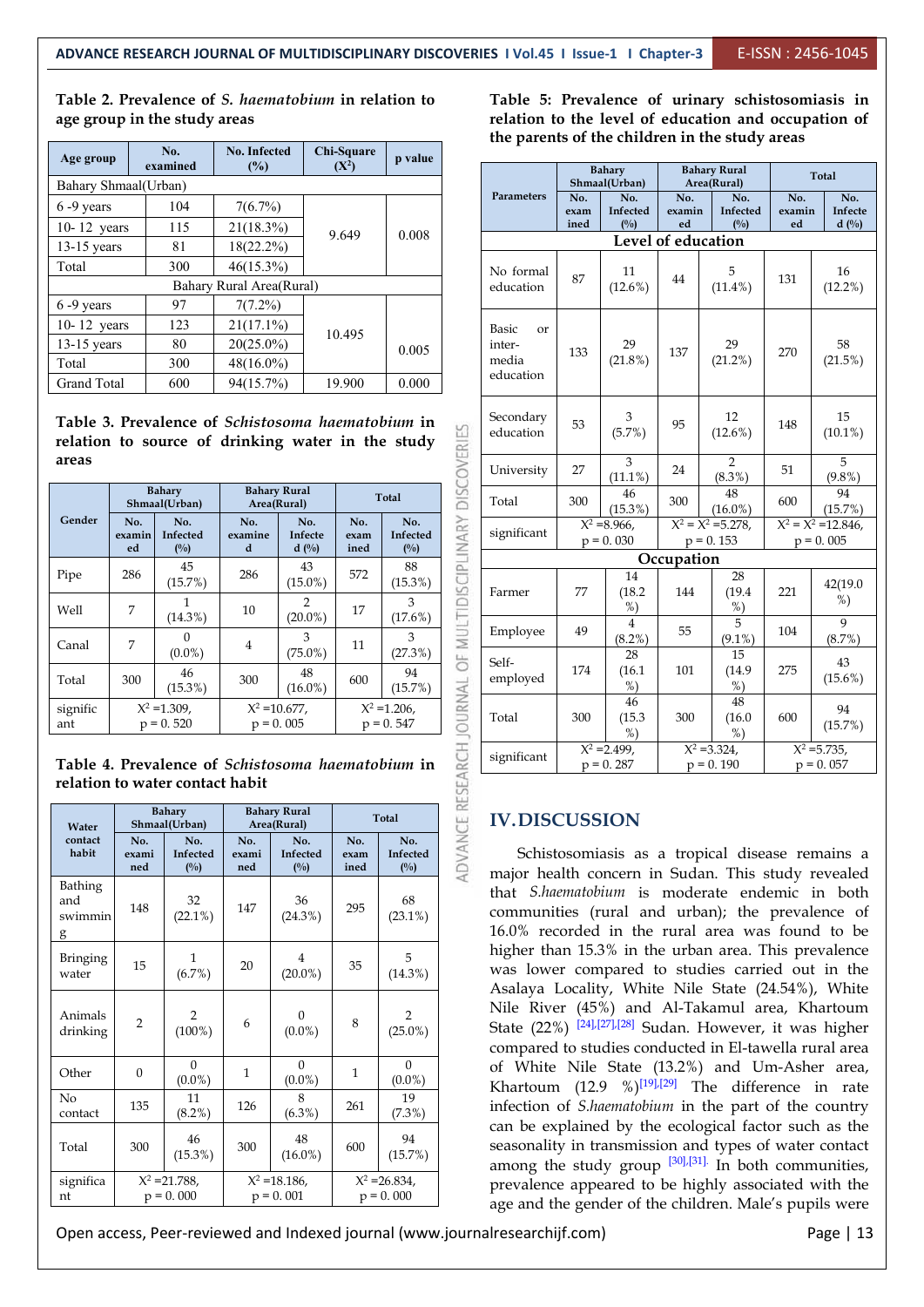more infected at the rate of 23.5% than females who **VI**. had 1.8%. Similar results were obtained in previous studies also reported prevalence rate of [1] Schistosomiasis among the males rather than the females  $[20]$ , $[29]$ , $[24]$ , $[27]$ , $[32]$ . Male were more infected with vear s *S. haematobium* compared to the female, this could be due to activities that indulge males in one position include, frequent bathing in rivers than girls who are restricted by various cultural norms and this could result in the lower infection rates due to reduced contact with infected water. Water contact activities like swimming, taking animals for drinking in the canal and bathing are reported putting children at higher risk of infection in the area. In addition, from the interviews conducted it was observed that farmers'<br>children (parents' occupation) suffer a high rate of [3] children (parents' occupation) suffer a high rate of  $[3]$  Gryseel<br>reproduce of infection This can be evaluated by those Human prevalence of infection. This can be explained by those children frequently going to work on their guardians' farms, with frequent contact with water, which can<br>lead to a high rate of vulnerability to infection when<br>the canals around the farms are infested with the lead to a high rate of vulnerability to infection when the canals around the farms are infested with the infective stages of the parasite. However, the traders' children were found to acquire the highest intensity of infection and this is probably due to their extensive exposure to infested water bodies. This result is infection and this is probably due to their extensive exposure to infested water bodies. This result is probably due to the level of exposure to infested water bodies rather than to economic reasons. Farmers' probably due to the level of exposure to infested water bodies rather than to economic reasons. .Farmers' children suffer a high rate of prevalence of infection, this can be explained by those children frequently children suffer a high rate of prevalence of infection, this can be explained by those children frequently<br>going to work on their guardians' farms, with frequent going to work on their guardians' farms, with frequent contact with water, which can lead to a high rate of vulnerability to infection when the canals around the  $\frac{2}{3}$  farms are infested with the infective stages of the vulnerability to infection when the canals around the farms are infested with the infective stages of the  $\overline{R}$  [6] parasite contact with bodies of water and workings in<br>
irrigated agricultural fields are significantly associated<br>
with the risk of infection with the disease  $\begin{bmatrix} 33 \end{bmatrix}$ ,  $\begin{bmatrix} 34 \end{bmatrix}$ .<br>
V. CONCLUSION<br>
The pres irrigated agricultural fields are significantly associated with the risk of infection with the disease  $[33]$ ,  $[34]$ .

#### **V. CONCLUSION**

The present study findings prevalence of *S*.  $\gtrless$  [8] *haematobium* was higher in the rural area than in the urban area. Infection is more prevalent among males compared to that in females in both communities, also with age and water contact activity in the rural area and equal to the rural area and the rural area and the rural area and the rural area and the rural area and the rural area and the rural area and the rural area and the than in the urban area. Significant difference in the rate of infection in relation to the gender, water contact age and of the pupils was recorded (p < 0.05). According to our study finding suggested the implementation an integrated control program  $AG$ . Bilharzia: including health education program.

#### **VI. REFERENCES**

- [1] **Njenga SM, Mutungi FM, Wamae CN, Mwanje MT, Njiru K K ,Bockarie M J**. Once a year school-based deworming with praziquantel and albendazole combination may not be adequate for control of urogenital schistosomiasis and hookworm infection in Matuga District , Kwale County , Kenya. *Parasites & Vectors*. 2014;*7*(1), 1–9.
- [2] **Mutapi F**. Changing Policy and Practice in the Control of Pediatric Schistosomiasis. *Pediatrics*. 2015;135(3), 536–544.
- [3] **Gryseels B, Polman K, Clerinx J**, **Kestens L.** Schistosomiasis. *Lancet.* 2006: 368(9541):1106–1118.
- [4] **Herricks JR, Hotez PJ,Wanga V, Coffeng LE, Haagsma JA, Basáñez MG**, The global burden of disease study 2013: what does it mean for the NTDs? *PLoS Negl Trop Dis*. 2017 ; 11: e0005424. doi: 10.1371/journal.pntd.0005424.
- [5] **Atalabi TE, Lawal U,Ipinlaye SJ**. Prevalence and intensity of genito-urinary schistosomiasis and associated risk factors among junior high school students in two local government areas around Zobe Dam in Katsina State, Nigeria. *Parasites & Vectors*. 2016 ;1–12. [https://doi.org/10.1186/s13071-016-1672-5.](https://doi.org/10.1186/s13071-016-1672-5)
- [6] **Gray DJ, Ross AG, Li YS, McManus DP**. Diagnosis and management of schistosomiasis. *BMJ* .2011;342:d2651. doi: 10.1136/bmj.d2651.
- [7] **Adenowo AF, Oyinloye BE, Ogunyinka BI, Kappo AP**. Impact of human schistosomiasis in sub-Saharan Africa. *Braz J Infect Dis*. 2015; 19:196–205. doi: 10.1016/j.bjid.2014.11.004
- [8] **Steinmann P, Keiser J, Bos R, Tanner M, Utzinger J**. Schistosomiasis and water resources development: systematic review, meta-analysis, and estimates of people at risk. *Lancet Infect Dis*. 2006; 6:411–25 doi: 10.1016/S1473- 3099(06)70521-7.
- [9] **Olveda DU, Li Y, Olveda RM, Lam A K, Chau TN, Harn DA, Williams GM, Gray DJ, Ross** Pathology, Diagnosis, Management and Control. *Trop Med Surg*. 2013;1(4).
- [10] **Colley DG, Bustinduy A, Secor WE, King CH**. Human schistosomiasis. *Lancet.* 2014; (ISSN 0140-6736). [https://doi.org/10.1016/S0140-](https://doi.org/10.1016/S0140-6736(13)61949-2) 6736(13)61949-2.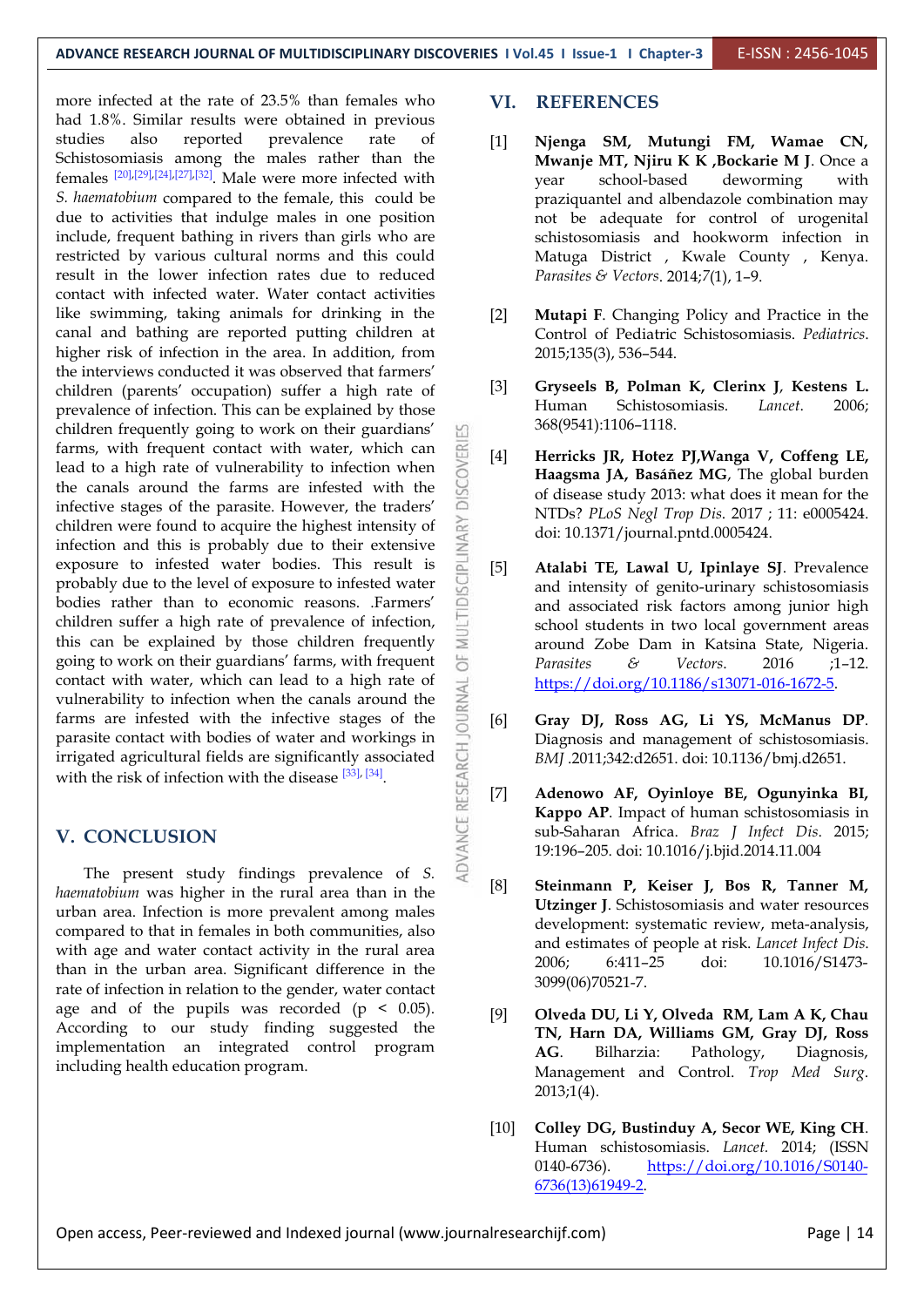- [11] **Ross G. Vickers D. Androve J. Secor E.** Geographical Distribution of *Schistosomiasis* and soil transmitted Helminthes in Western Kenya: implications for anthelminthic mass treatment. *American Journal Tropical Medical Hygiene* 2007;69, 318 -323.
- [12] **Sang HS, Muchiri G, Ombok M, Odiere RM, Mwinzi P.** *Schistosoma haematobium* hot spots in South Nyanza, Western Kenya; Prevalence distribution and co – endemicity with *Schistosoma mansoni* and soil transmitted helminthes. *American Journal Tropical Medical Hygiene.* 2014; 4,100 – 112.
- [13] **Chitsulo L, Engels D, Montresor A, Saveold L.** The global status of schistosomiasis and its control. *Acta Tropica*. 2000;77: 41-51
- [14] **Jukes MCH, Nokes CA, Alcock KJ.** Heavy schistosomiasis associated with poor short-term memory and slower reaction times in Tanzanian school children. *Trop Med Mt Health*. 2002; 7(2):104 -117.
- [15] **Navas ALA, Hamm NA, Magalhães RJS, Stein<br><b>A.** Mapping soil transmitted Helminths and<br>Schistosomiasis under uncertainty: a systematic<br>review and critical appraisal of evidence. *PLoS*<br>*Negl Trop Dis.* 2016;10:e000520 **A**. Mapping soil transmitted Helminths and Schistosomiasis under uncertainty: a systematic review and critical appraisal of evidence. *PLoS Negl Trop Dis*. 2016;10:e0005208. doi: 10.1371.
- [16] **Manyangadze T, Chimbari MJ, Gebreslasie M, Mukaratirwa S.** Risk factors and microgeographical heterogeneity of *Schistosoma haematobium* in Ndumo area, uMkhanyakude<br>district, KwaZulu-Natal, South Africa. Acta<br>Trop. 2016;159:176-184.<br>**Ahmed AM, Abbas H, Mansour AF, Gasim G, Adam I**. Schistosoma haematobium infections district, KwaZulu-Natal, South Africa*. Acta Trop*. 2016;159:176–184.
- [17] **Ahmed AM, Abbas H, Mansour AF, Gasim G, Adam I**. *Schistosoma haematobium* infections among schoolchildren in central Sudan one year after treatment with praziquantel. Parasit Vectors. 2012; 2012; 5(108):1- 7.
- [18] .**Osman R M, Eisa NS, Nasr AA, Omer OA, Siddig EE, Nouh S M.** Prevalence of *Schistosoma haematobium* among School Children in Al- Lamab Bahar Abiad Area, Khartoum State, Sudan.2017: A Cross Sectional Study *EC Microbiology.* 2018; 14 (8): 454-459.
- [19] **Atijani A AG, Mohielain A, Elbashir A, Abdelrahman S. Nour B.** Prevalence of *Schistosoma Haematobium* among pupils\_ Eltawella village Kosti-White Nile State- Sudan (2012**).** *Advance Research Journal of Multi- Disciplinary Discoveries***.** 2017; I (18).
- *[20]* **Elsiddig H A, Khider E, Nour S M, Abdelrafi M, Makhaw, Mogadam BE. Mogadam B.** Prevalence of urinary schistosomiasis among schoolchildren in White Nile State, Sudan. *African Educational Research Journal*. 2019; 7(1):29-32.
- [21] **Eltayeb NM, Mukhtar MM, Mohamed AB**. Epidemiology of schistosomiasis in Gezira area Central Sudan and analysis of cytokine profiles. *Asian Pac J Trop Med*.2013;6(2):119–25.
- [22] **Abou-Zeid AH, Tigani ARashid, O.** Schistosomiasis infection among primary school students in a war zone, Southern Kordofan State, Sudan. *BMC Public Health series* . 2013; **(**13**):** 643.
- [23] **Deribe K, Eldaw A, Hadziabduli S ,Kailie E, Omer MD, Mohammed AE**. High prevalence of urinary schistosomiasis in two communities in South Darfur: implication for interventions*. Parasit Vectors*. 20114; (1):14.
- [24] **Mohammed WM, Garbi MI, Satti AB, Khdary NH**. Prevalence of *Schistosoma Haematobium* Infection in Alsyal village, River Nile State, Sudan Biomed J Sci & Tech Res. 2019;22(1) :DOI: 10.26717/BJSTR.2019.22.003685 .
- [25] **Utizinger J, N'Goran EK, R Caffrey C, Keiser J**. From innovation to Application: Socio ecological context, diagnostics, drugs and control of Schistosomiasis. *ActaTropica*. 2011;(120). 121-137.
- **Cheesbrough M.** "District laboratory practice in tropical countries". Cambridge University press (2006).
- [27] **Ismail H, Hong ST, Babiker A, Hassan R, Sulaiman M, Jeong HG, Kong W, Lee S, Cho H, Nam H, Oh C, Lee Y**. Prevalence, risk factors, and clinical manifestations of schistosomiasis among school children in the White Nile River basin, Sudan. *Parasit Vectors*.2014;7(1):478.
- [28] **Al-Basheer BS, Aljafri AS**. Urinary shistosomiasis among primary school children at Al-Takamul area, eastern Khartoum State, Sudan: An example for urban schistosomiasis. *Annals of Trop Med and Public Health*. 2017;10(2):353-56.
- [29] **Hamza AE, Elfadel E, Nahied E, Dahab R**. Prevalence of Schistosomiasis and the Associated Risk Factors among School Children in Um-Asher area, Khartoum, Sudan. *International Journal of Advances in Science Engineering and* Technology. 2018; 6: 2321 –8991.